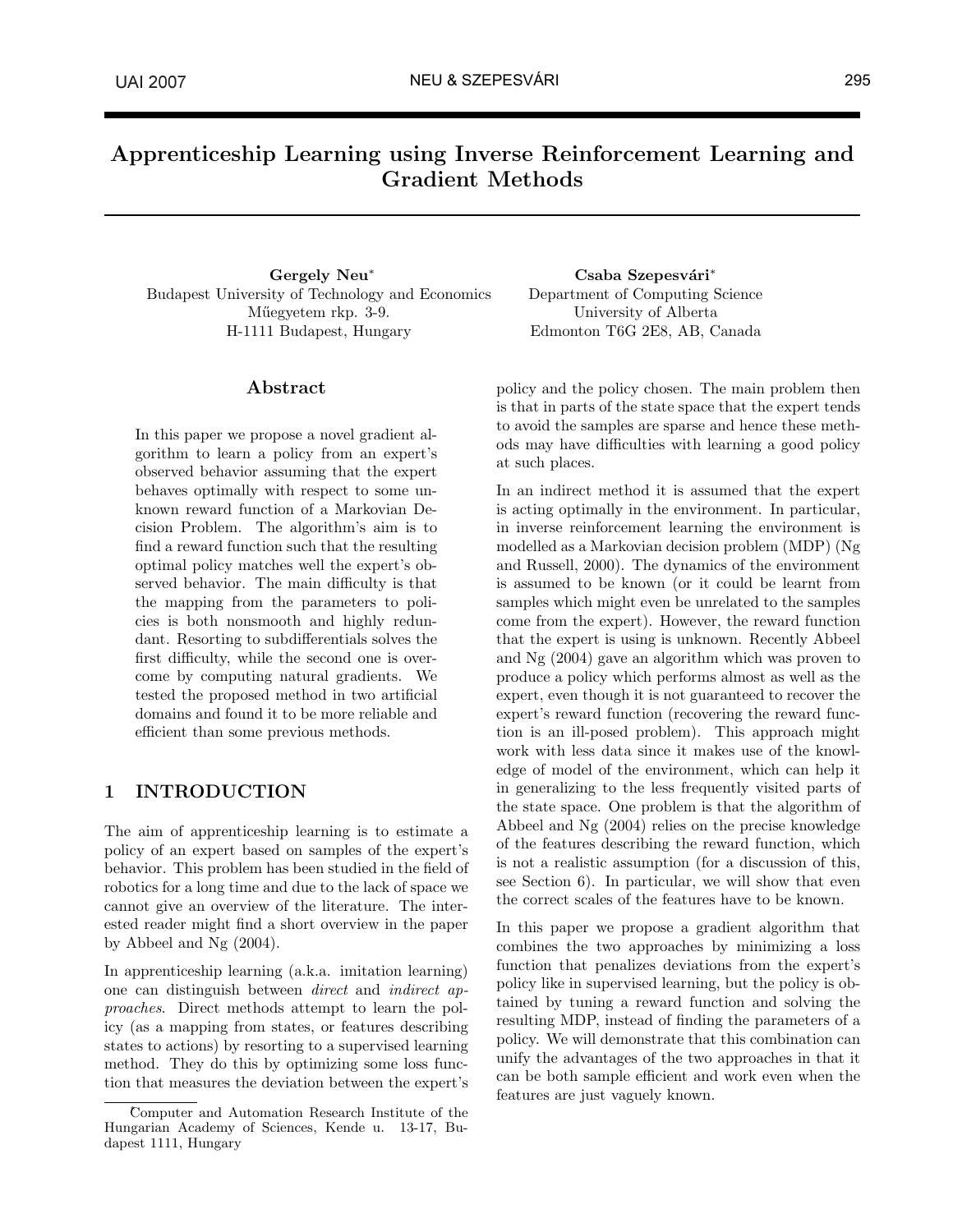## 296 NEU & SZEPESVÁRI

# 2 BACKGROUND

Let us first introduce some notation: For a subset S of some topological space,  $S^{\circ}$  will be used to denote its interior. For a finite dimensional vector  $x$ , hote its interior. For a linite dimensional vector x,<br> $||x|| = \sum_{i=1}^{d} x_i^2$  shall denote its  $\ell^2$ -norm. Random variables will be denoted by capital letters (e.g.,  $X,A$ ),  $E[\cdot]$ stands for expectations.

We assume that the reader is familiar with basic concepts underlying Markovian decision processes (MDPs) (e.g., Puterman 1994), hence we introduce these concepts only to fix the notation. A finite, discounted infinite-horizon total reward MDP is defined by a 5-tuple  $M = (\mathcal{X}, \mathcal{A}, \gamma, P, r)$ , where

- $\mathcal{X}$  is a finite set of *states*,
- $A$  is a finite set of *actions*,
- $\gamma \in [0, 1)$  is the *discount factor*,
- P gives the transition probabilities;  $P(x'|x, a)$  stands for the probability of the transition from state  $x$ to x' upon taking action  $a(x, x' \in \mathcal{X}, a \in \mathcal{A})$ ,
- r is the reward function;  $r : \mathcal{X} \times \mathcal{A} \rightarrow \mathbb{R}$ ;  $r(x, a)$ gives the reward incurred when action  $a \in \mathcal{A}$  is executed from state  $x \in \mathcal{X}$ .

A stationary stochastic policy (in short: policy) is a A stationary stochastic policy (in short: policy) is a<br>mapping  $\pi: \mathcal{A} \times \mathcal{X} \to [0, 1]$  satisfying  $\sum_{a \in \mathcal{A}} \pi(a|x) =$  $1, \forall x \in \mathcal{X}$ <sup>1</sup>. The value of  $\pi(a|x)$  is the probability of taking action  $a$  in state  $x$ . A policy is called deterministic if for any  $x, \pi(\cdot|x)$  is concentrated on a single action. The class of all stationary stochastic policies will be denoted by Π.

For a fixed policy, the value of a state  $x \in \mathcal{X}$  is defined by #

$$
V^{\pi}(x) = \mathbb{E}\left[\sum_{t=0}^{\infty} \gamma^t r(X_t, A_t) \middle| X_0 = x\right], \qquad (1)
$$

where  $(X_t, A_t)_{t\geq 0}$  is the sequence of random stateaction pairs generated by executing the policy  $\pi$ . The function  $V^{\pi}: \mathcal{X} \to \mathbb{R}$  is called the *value function* underlying policy  $\pi$ .

We will also need action-value functions. The actionvalue function,  $Q^{\pi}$ :  $\mathcal{X} \times \mathcal{A} \rightarrow \mathbb{R}$ , underlying policy  $\pi$ is defined by

$$
Q^{\pi}(x, a) = \mathbb{E}\left[\sum_{t=0}^{\infty} \gamma^t r(X_t, A_t) \middle| X_0 = x, A_0 = a\right] \tag{2}
$$

with the understanding that for  $t > 0$ ,  $A_t \sim \pi(\cdot | X_t)$ .

A policy that maximizes the expected total discounted reward over all states is called an *optimal policy*. The *optimal value function* is defined by  $V^*(x) =$  $\sup_{\pi} V^{\pi}(x)$ , while the *optimal action-value function* is defined by  $Q^*(x, a) = \sup_{\pi} Q^{\pi}(x, a)$ .

It turns out that  $V^*$  and  $Q^*$  satisfy the so-called Bellman optimality equations (e.g., Puterman 1994). In particular,

$$
Q^*(x, a) = r(x, a) + \gamma \sum_{y \in \mathcal{X}} P(y|x, a) \max_{b \in \mathcal{A}} Q^*(x, b). \tag{3}
$$

We call a policy that satisfies  $\sum_{a \in A} \pi(a|x) Q(x, a) =$  $\max_{a \in \mathcal{A}} Q(x, a)$  at all states  $x \in \mathcal{X}$  greedy w.r.t. the function  $Q$ . It is known that all policies that are greedy w.r.t. Q<sup>∗</sup> are optimal and all stationary optimal policies can be obtained these way.

# 3 APPRENTICESHIP LEARNING

Assume that we observe a sequence of state-action pairs  $(X_t, A_t)_{0 \leq t \leq T}$ , the 'trace' of some expert. We assume that the expert selects the actions by some unknown policy  $\pi_E: A_t \sim \pi_E(\cdot | X_t)$ . The goal is to recover  $\pi_E$  from the observed trace. The simplest solution is of course to use a supervised learning approach: we select a parametric class of policies,  $(\pi_{\theta})_{\theta}$ ,  $\pi_{\theta} \in \Pi$ ,  $\theta \in \mathbb{R}^d$ , and try to tune the parameters so as to minimize some loss  $J_T(\pi_\theta)$ , such as

$$
J_T(\pi) = \sum_{x \in \mathcal{X}, a \in \mathcal{A}} \hat{\mu}_T(x) (\pi(a|x) - \hat{\pi}_{E,T}(a|x))^2, \quad (4)
$$

where  $\hat{\mu}_T(x)$  could be defined by  $\hat{\mu}_T(x) = 1/(T + 1) \sum_{t=0}^T \mathbb{I}_{\{X_t=x\}}$  are the empirical occupation frequencies under the expert's policy and  $\hat{\pi}_{E,T}(a|x) =$  $\sum_{t=0}^{T} \mathbb{I}_{\{X_t=x, A_t=a\}} / \sum_{t=0}^{T} \mathbb{I}_{\{X_t=x\}}$  is the empirical estimate of the expert's policy.<sup>2</sup> It is easy to see that  $J_T$ approximates the squared loss

$$
J(\pi) = \sum_{x \in \mathcal{X}, a \in \mathcal{A}} \mu_E(x) (\pi(a|x) - \pi_E(a|x))^2
$$
 (5)

uniformly in  $\pi$  (the usual concentration results hold for  $J_T$ , e.g. Györfi et al. (2002)).

The reason  $\hat{\pi}_{E,T}$  is not used directly as a 'solution' is that if the state space is large then it will be undefined for a large number of states (where  $\hat{\mu}_{E,T}(x) = 0$ ) with high probability unless the number of samples is enormous.

An alternative to direct policy learning is inverse reinforcement learning (Ng and Russell, 2000). The idea

<sup>&</sup>lt;sup>1</sup>Instead of  $\pi(a,x)$  we use  $\pi(a|x)$  to emphasize that  $\pi(\cdot, x)$  is a probability distribution. Note that in finite MDPs one can always find optimal (stochastic) stationary policies (Puterman, 1994).

<sup>2</sup> If a state is not visited by the expert, the policy is defined arbitrarily.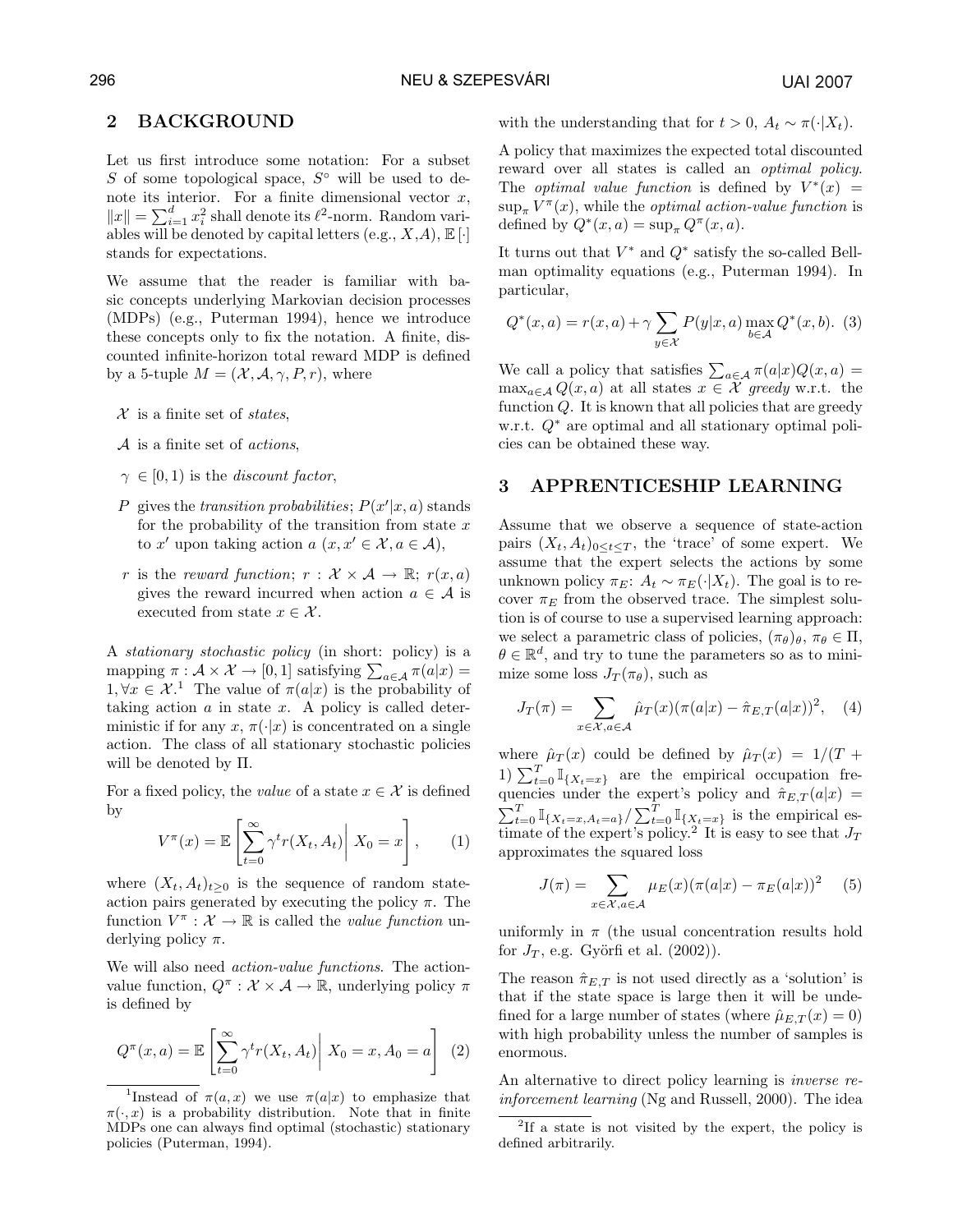is that given the expert's trace, we find a reward function that can be used to explain the performance of the expert. More precisely, the problem is to find a reward function that the behavior of the expert is optimal for. Once the reward function is found, existing algorithms are used to find a behavior that is optimal with respect to it.

One difficulty in IRL is that solutions are non-unique: e.g. if  $r$  is a reward function that recovers the expert's policy then for any  $\lambda \geq 0$ ,  $\lambda r$  is also a solution  $(r = 0)$ is always a solution). For non-trivial problems there are many solutions besides the variants that differ in their scale only.

We propose here to unify the advantages of the direct and indirect approaches by  $(i)$  taking it seriously that we would like to recover the expert's policy and  $(ii)$  achieve this through IRL so that we can achieve good generalization at parts of the state space avoided by the expert. We thus propose to find the parameters given a parametric family of rewards  $(r_{\theta})_{\theta} \in \Theta$ such that the corresponding (near) optimal policy,  $\pi_{\theta}$ , matches the expert's policy  $\pi_E$  (more precisely, it's empirical estimate). The proposed method can be written succinctly as the optimization problem

$$
J(\pi_{\theta}) \xrightarrow{\theta} \text{min!} \quad \text{s.t.} \quad \pi_{\theta} = G(Q_{\theta}^*),
$$
 (6)

where  $J$  is a loss function (such as  $(5)$  or  $(4)$ ) aimed at measuring the distance of  $\pi_E$  and its argument,  $Q_{\theta}^*$  is the optimal action-value function corresponding to the reward function  $r_{\theta}$  and G is a suitable smooth mapping that returns (near) greedy policies with respect to its argument. One possibility, utilized in our experiments, is to use Boltzmann action-selection policies (see  $(7)$ ).<sup>3</sup>

In this paper we consider gradient methods to solve the above optimization problem. One difficulty with such an approach is that there could be many parameterizations that yield to the same loss. This will be helped with the method of natural gradients, for which the theory is worked out in the next section.

Another difficulty is that the mapping  $\theta \mapsto Q_{\theta}^*$  is nondifferentiable.We will, however, show that it is Lipschitz when  $r_{\theta}$  is Lipschitz and hence, by Rademacher's theorem it is differentiable almost everywhere (w.r.t. the Lebesgue measure).

#### 3.1 NATURAL GRADIENTS

Our ultimate goal is to find some parameters  $\theta$  in a parameter space  $\Theta \subset \mathbb{R}^d$  such that the policy  $\pi_\theta$  determined by  $\theta$  matches the expert's policy  $\pi_E$ . For facilitating the discussion let us denote the map from the parameter space  $\Theta$  to the policy space by h (i.e.,  $h(\theta) = \pi_{\theta}$ . Thus, our objective function can be written as  $\tilde{J}(\theta) = J(h(\theta))$ , where  $J : \Pi \to \mathbb{R}$  is a (differentiable) objective function defined over  $\Pi$  (such as (5)) and the goal is to minimize  $\tilde{J}$ . Incremental gradient methods implement  $\theta_{t+1} = \theta_t - \alpha_t g_t$ , where  $\alpha_t \geq 0$ is an appropriate step-size sequence and  $g_t = g(\theta)$ points in the direction of steepest ascent on the surface  $(\theta, J(\theta))_{\theta}$ .

The gradient method with an infinitesimal step-size gives rise to a trajectory  $(\theta(t))_{t\geq0}$ . This in turn determines a trajectory  $(\pi(t))_{t>0}$  in the policy space, where  $\pi(t) = h(\theta(t))$ . Since our primary interest is the trajectory in the policy state, it makes sense to determine the gradient direction g in each step such that  $\pi(t)$ moves in the steepest descent direction on the surface of  $(\pi, J(\pi))_{\pi}$ . We call  $q = q(\theta)$  the natural gradient if this holds. Amari (1998) gives a method to find the natural gradients using the formalism of Riemannian spaces.

The advantage of this procedure is that the resulting trajectories will be the same for any equivalent parameterization (i.e., if the parameter space is replaced by some other space that is related to the first one through a smooth invertible mapping, with a smooth inverse). In addition, the gradient algorithm that uses natural gradients can be proven to be asymptotically efficient in a probabilistic sense and has the tendency to alleviate the problem of 'plateaus' (Amari, 1998).

In order to define natural gradients we need some definitions. First, we need the generalization of derivatives for mappings  $f$  between Banach spaces.<sup>4</sup> The underlying idea is that the gradient (derivative) of  $f: U \to V$  provides a linear approximation to the change  $f(u+h) - f(u)$ :

**Definition 1** (Fréchet derivative). Let  $U, V$  be Banach spaces. A is the Fréchet-derivative of f at u if  $A$ :  $U \rightarrow V$  is a bounded linear operator and  $|| f(u + h)$  $f(u) - Ah\|_V = o(||h||_U)$ . The mapping f then is called Fréchet differentiable  $at u$ .

In what follows we view Π both as a vector space and a complete metric space with some metric d. In our application this metirc will be derived from the (unweighted)  $\ell^2$ -norm, but other choices would also work. The following definition suggests a geometry induced on Θ:

**Definition 2** (Induced metric). Let  $\Theta \subset \mathbb{R}^d$ ,  $\theta \in \Theta^{\circ}$ . We say that  $G_{\theta} \in \mathbb{R}^{d \times d}$  is a pseudo-metric induced by

<sup>&</sup>lt;sup>3</sup>The benefit of choosing strictly stochastic policies is that if the expert's policy is deterministic, they force the uniqueness of the solution.

<sup>4</sup>A Banach space is a complete normed vector space. In our case it will usually be a Euclidean space, e.g.  $\mathbb{R}^d$ .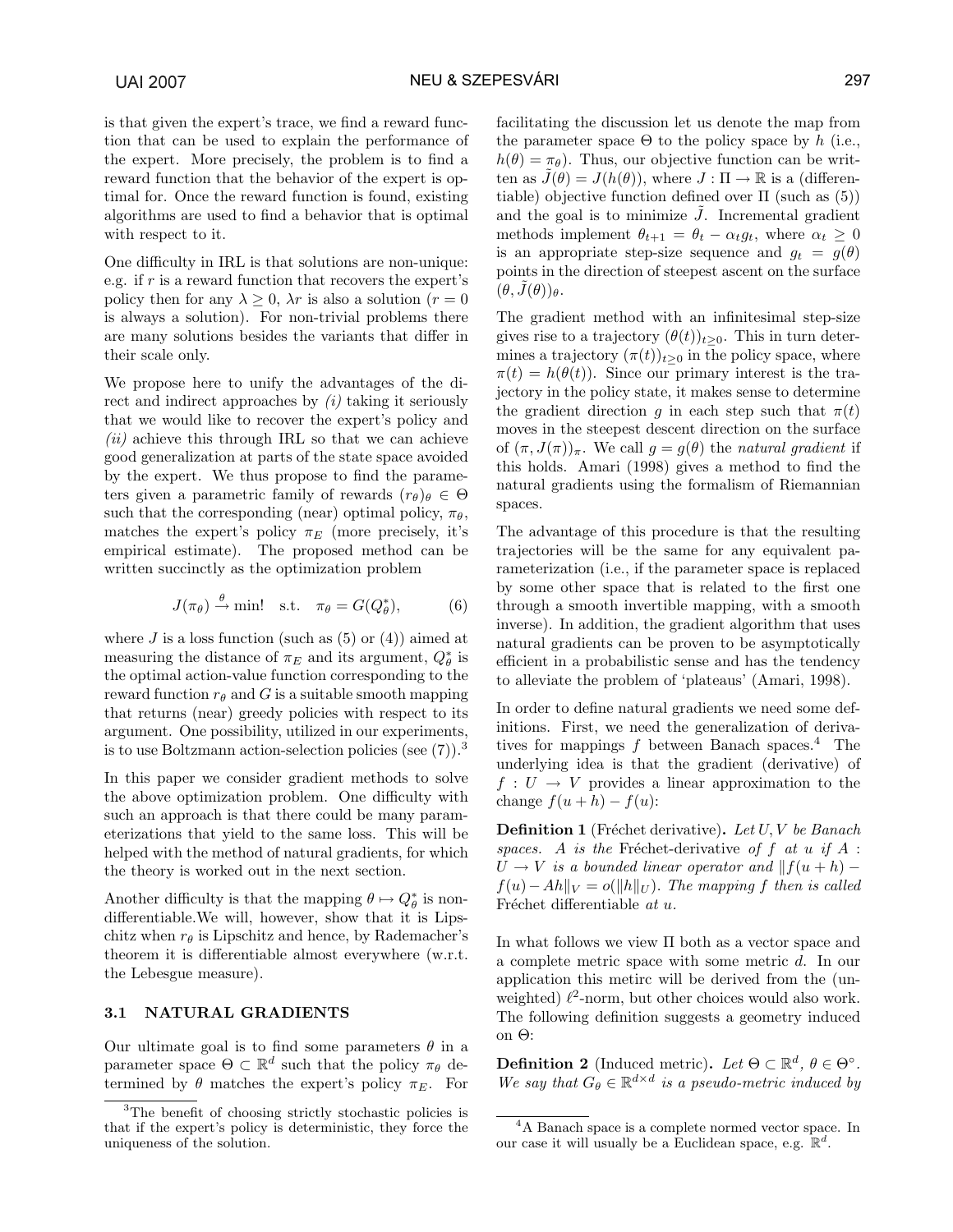$(h, \Pi, d)$  at  $\theta$  if  $G_{\theta}$  is positive semidefinite and

$$
d(h(\theta + \Delta), h(\theta)) = \Delta^T G_\theta \Delta + o(||\Delta||^2).
$$

The essence of this definition is that if the 'distance' between  $\theta$  and  $\theta + \Delta$  is given by  $\Delta^T G_{\theta} \Delta$  then this distance will match the distance of  $h(\theta)$  and  $h(\theta + \Delta)$ , as  $\|\Delta\|\to 0$ . It follows from the definition that the induced pseudo-metric is unique.

In the rest of the paper we assume that  $\Pi$  is finite dimensional to make the presentation of the results easier. The following proposition is an immediate consequence of the definition of induced pseudo-metrics and the definition of Fréchet differentiability:

**Proposition 1.** Assume that  $h : \Theta \rightarrow \Pi$  is Fréchet differentiable at  $\theta \in \Theta^{\circ}$ ,  $\Theta \subset \mathbb{R}^d$ ,  $\Pi = (\Pi, d)$  is a complete, linear metric space. Then  $h'(\theta)^T h'(\theta)$  is the pseudo-metric induced by  $(h, \Pi, d)$  at  $\theta$ .

Natural gradients can be obtained by the following procedure: Let  $g(\theta; \varepsilon) = \arg\max_{\Delta \in \tilde{S}(\theta, \varepsilon)} \tilde{J}(\theta +$  $\Delta$ ) –  $\tilde{J}(\theta)$  be the direction of steepest ascent over the 'warped sphere'  $\tilde{S}(\theta, \varepsilon)$  = { $\Delta \in$  $\mathbb{R}^d \mid ||h(\theta + \Delta) - h(\theta)|| = \varepsilon$ .<sup>5</sup> Then the set of natural gradients is given by

$$
\tilde{\nabla}^{(h)}\tilde{J}(\theta) \stackrel{\text{def}}{=} \liminf_{\varepsilon \to 0+} \tfrac{1}{\varepsilon} g(\theta;\varepsilon).
$$

Here the limes inferior of the sets  $(g(\theta; \varepsilon))_{\varepsilon > 0}$  is meant in the sense of the Painlevé-Kuratowski convergence (Kuratowski, 1966): It then holds that no matter how  $ε$  converges to zero,  $q ∈ \tilde{\nabla}^{(h)} \tilde{J}(\theta)$  defines a direction of steepest ascent on the surface of J at  $h(\theta)$ .

The following theorem holds:

**Theorem 1.** Let  $J : \Pi \to \mathbb{R}$ ,  $h : \Theta \to \Pi$ ,  $\tilde{J} = J \circ$ h. Assume that  $J$  is Fréchet differentiable and locally Lipschitz and  $h : \Theta \to \Pi$  is Fréchet differentiable at  $\theta \in \Theta^{\circ}$ . Let  $G_{\theta} = h'(\theta)^{T}h'(\theta)$  be the pseudo-metric at  $\theta$  induced by  $(h, \Pi, d)$ . Then  $G_{\theta}^{\dagger} \nabla \tilde{J}(\theta) \in \tilde{\nabla}^{(h)} \tilde{J}(\theta)$ , where  $\nabla \tilde{J}(\theta)$  is the ordinary gradient of  $\tilde{J}$  at  $\theta$  and  $G_{\theta}^{\dagger}$ denotes the Moore-Penrose generalized inverse of  $G_{\theta}$ .

For the sake of specificity, when it does not cause confusion, we call  $G_{\theta}^{\dagger} \nabla \tilde{J}(\theta)$  the natural gradient of  $\tilde{J}$  at  $\theta$ . Note that from the construction it follows immediately that the trajectories of  $\dot{\theta} = G_{\theta}^{\dagger} \nabla \tilde{J}(\theta)$  are covariant for any initial condition.

The proof borrows some ideas from the proof of Theorem 1 in (Amari, 1998). In order to spare some space we only give an outline here: The basic idea is to replace the warped sphere  $\tilde{S}(\theta, \varepsilon)$  by the 'sphere'

 $S_{G_{\theta}}(\theta,\varepsilon) = {\{\Delta \in \mathbb{R}^d \,|\, \Delta^T G_{\theta} \Delta = \varepsilon^2\}}$ . This is justified since the 'sphere'  $S_{G_{\theta}}(\theta, \varepsilon)$  becomes arbitrarily close to  $\tilde{S}(\theta,\varepsilon)$  as  $\varepsilon \to 0$  and  $\tilde{J}$  is sufficiently regular. The next step is to show that for some  $C > 0$ ,  $C\varepsilon G_{\theta}^{\dagger}\nabla \tilde{J}(\theta)$  is a solution of the optimization problem  $\arg\max_{\Delta \in S_{G_{\theta}}(\theta,\varepsilon)} \tilde{J}'(\theta) \Delta$ , and this solution tracks closely that of  $\operatorname{argmax}_{\Delta \in S_{G_{\theta}}(\theta, \varepsilon)} \tilde{J}(\theta + \Delta) - \tilde{J}(\theta)$  when  $\varepsilon \to 0$ .

# 4 CALCULATING THE GRADIENT

In order to calculate the natural gradient we need to calculate the (Fréchet) derivative of  $h(\theta) = G(Q_{\theta}^{*})$  and the gradient of  $J(h(\theta))$ .<sup>6</sup> By the chain rule we obtain  $\nabla J(h(\theta)) = J'(h(\theta))h'(\theta)$ . Since calculating the derivative of  $J$  (or  $J_T$ ) is trivial, we are left with calculating the derivative of  $h(\theta)$ . As suggested previously, we use a smooth mapping  $G$ . One specific proposal, that we actually used in the experiments assigns Boltzmann policies to the action-value functions:

$$
G(Q)(a|x) = \frac{\exp[\beta Q(x, a)]}{\sum_{b \in \mathcal{A}} \exp[\beta Q(x, b)]},
$$
(7)

where  $\beta > 0$  is a parameter that controls how close  $G(Q)$  is to a greedy action selection. With this choice

$$
\frac{\partial \pi_{\theta}}{\partial \theta_{k}}(a|x) = \pi_{\theta}(a|x) \frac{\partial \ln[\pi_{\theta}(a|x)]}{\partial \theta_{k}} \n= \pi_{\theta}(a|x) \beta \left( \frac{\partial Q_{\theta}^{*}(x, a)}{\partial \theta_{k}} - \sum_{b \in \mathcal{A}} \pi_{\theta}(b|x) \frac{\partial Q_{\theta}^{*}(x, b)}{\partial \theta_{k}} \right).
$$
\n(8)

Hence, we are left with calculating  $\partial Q_{\theta}^{*}(x, a)/\partial \theta_{k}$ . We will show that these derivatives can be calculated almost everywhere on Θ by solving some fixed-point equations similar to the Bellman-optimality equations. For this, we will need the concept of subdifferentials and some basic facts:

**Definition 3** (Fréchet Subdifferentials). Let U be a Banach space,  $U^*$  be its topological dual.<sup>7</sup> The Fréchet subdifferential of  $f: U \to \mathbb{R}$  at  $u \in U$ , denoted by  $\partial^- f(u)$  is the set of  $u^* \in U^*$  such that

$$
\liminf_{h \to 0, h \neq 0} \|h\|^{-1} \left[ f(u+h) - f(u) - \langle u^*, u \rangle \right] \ge 0.
$$

The following elementary properties follow immediately from the definition (e.g., Kruger 2003):

**Proposition 2.** Let  $(f_i)_{i\in I}$  be a family of real-valued functions defined over U and let  $f(u) = \max_{i \in I} f_i(u)$ .

<sup>&</sup>lt;sup>5</sup>Note that  $g(\theta; \varepsilon)$  is set-valued.

 ${}^{6}$ Remember that G maps action-value functions to policies and J measures deviations to the expert's policy.

<sup>&</sup>lt;sup>7</sup>When  $U = \mathbb{R}^d$  with the  $\ell^2$ -norm then  $U^* = \mathbb{R}^d$  and for  $u \in U, v^* \in U^*, \langle v^*, v \rangle$  is the normal inner product.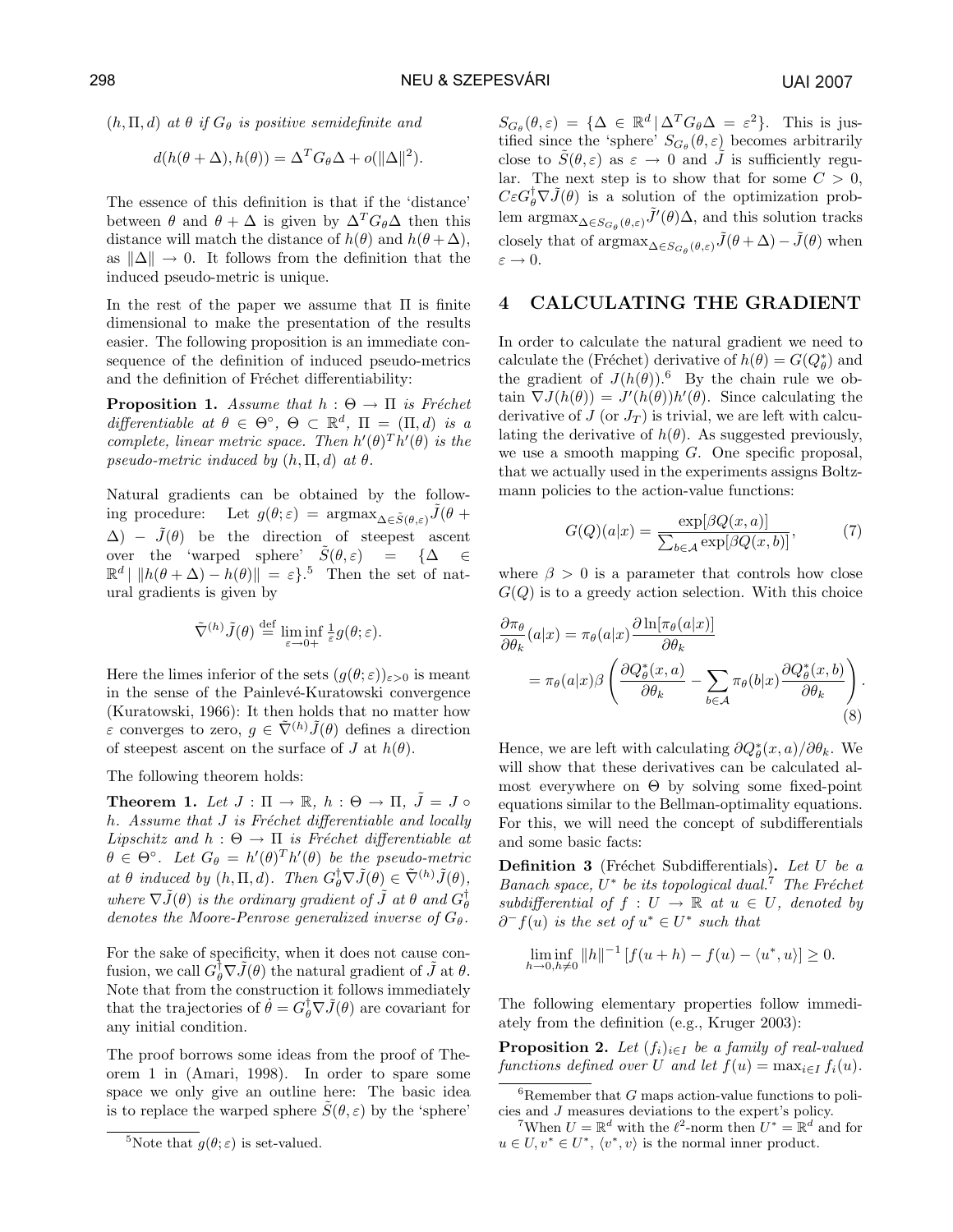Then if  $u^* \in \partial^- f_i(u)$  and  $f_i(u) = f(u)$  then  $u^* \in$  $\partial^- f(u)$ . If  $f_1, f_2 : U \to \mathbb{R}$ ,  $\alpha_1, \alpha_2 \geq 0$  then  $\alpha_1 \partial^- f_1 +$  $\alpha_2 \partial^- f_2 \subset \partial^- (\alpha_1 f_1 + \alpha_2 f_2).$ 

The next result states some conditions under which, in a generalized sense, 'taking a derivative and a limit is interchangeable'. It is extracted from the proof of Proposition 3.4 of Penot (1995):

**Proposition 3.** Assume that  $(f_n)_n$  is a sequence of real-valued functions over U which converge to some function f pointwise. Let  $u \in U$ ,  $u_n^* \in \partial^- f_n(u)$ and assume that  $(u_n^*)$  is weak<sup>\*</sup>-convergent to  $u^*$  and is bounded. Further, assume that the following holds at u: For any  $\varepsilon > 0$ , there exists some index  $N > 0$ and a real number  $\delta > 0$  such that for any  $n \geq N$ ,  $h \in B_U(0,\delta),$ 

$$
f_n(u+h) \ge f_n(u) + \langle u_n^*, h \rangle - \varepsilon ||h||.
$$

Then  $u^* \in \partial^- f(u)$ .

Now, we state the main result of this section:

**Proposition 4.** Assume that the reward function  $r_{\theta}$  is differentiable w.r.t.  $\theta$  with uniformly bounded derivatives:  $\sup_{(\theta,x,a)\in\mathbb{R}^d\times\mathcal{X}\times\mathcal{A}}||r'_{\theta}(x,a)|| < +\infty$ . The following statements hold:

- (1)  $Q_{\theta}^*$  is uniformly Lipschitz-continuous as a function of  $\theta$  in the sense that for any  $(x, a)$  pair,  $\theta, \theta' \in \mathbb{R}^d$ ,  $|Q^*_{\theta}(x, a) - Q^*_{\theta'}(x, a)| \leq L' \|\theta - \theta'\|$  with some  $L' > 0$ ;
- (2) Except on a set of measure zero, the gradient,  $\nabla_{\theta} Q_{\theta}^*$ , is given by the solution of the following fixed-point equation:

$$
\varphi_{\theta}(x, a) = (r'_{\theta}(x, a))^{T}
$$

$$
+ \gamma \sum_{y \in \mathcal{X}} P(y|x, a) \sum_{b \in \mathcal{A}} \pi(b|y) \varphi_{\theta}(y, b), (9)
$$

where  $\pi$  is any policy that is greedy with respect to  $Q_{\theta}$ .

Note that  $(r'_{\theta}(x, a))^T \in \mathbb{R}^d$ . In fact, the above equation can be solved componentwise: The kth component of the derivative can be obtained computing the actionvalue function for the policy  $\pi$  using  $r'_{\theta,k}$  in place of the reward function.<sup>8</sup>

*Proof.* Let  $T: \mathbb{R}^{\mathcal{X} \times \mathcal{A}} \to \mathbb{R}^{\mathcal{X} \times \mathcal{A}}$  be the Bellman operator

$$
(TQ)(x, a) = r_{\theta}(x, a) + \gamma \sum_{y \in \mathcal{X}} P(y|x, a) \max_{b \in \mathcal{A}} Q(y, b).
$$

By elementary arguments, if Q is L-Lipschitz in  $\theta$ , then TQ is  $R + \gamma L$ -Lipschitz in  $\theta$ , where R is such that for any  $\theta, \theta' \in \mathbb{R}^d$ ,  $(x, a) \in \mathcal{X} \times \mathcal{A}$ ,  $|r_{\theta}(x, a) - r_{\theta'}(x, a)| \leq$  $R\|\theta - \theta'\|$ . Choose  $Q_0 = 0$ . As is well known (e.g., Puterman (1994)),  $Q_n = T^n Q_0$  converges to  $Q^*$ :  $Q^*_{\theta} =$  $\lim_{n\to\infty} T^n Q_0$ . Hence, by the previous argument  $Q^*$ is  $R + \gamma R + \gamma^2 R + \ldots = R/(1 - \gamma)$ -Lipschitz, proving the first part of the statement.

For the second part, for a policy  $\pi$ , let us define the operator  $S_{\pi}$ , acting over the space of functions  $\phi$ :  $\mathcal{X} \times \mathcal{A} \to \mathbb{R}^d$ , by

$$
(S_{\pi}\phi)(x, a) = (r'_{\theta}(x, a))^T
$$
  
+ $\gamma \sum_{y \in \mathcal{X}} P(y|x, a) \sum_{b \in \mathcal{A}} \pi(b|y)\phi(y, b).$ 

Let  $\pi$  denote a greedy policy w.r.t.  $Q_{\theta}^*$  and let  $\pi_n$ be a sequence of policies that are greedy w.r.t.  $Q_n$ be a sequence of policies that are greedy w.r.t.  $Q_n$ <br>and where ties are broken so that  $\sum_{x \in \mathcal{X}, a \in \mathcal{A}} |\pi(a|x) \pi_n(a|x)|$  is minimized. It follows that for n large enough,  $\pi_n = \pi$ . Now, consider the sequence  $\varphi_0 = 0$ ,  $\varphi_{n+1} = S_{\pi_n} \varphi_n$ . Then for *n* large enough we have  $\varphi_{n+1} = S_n \varphi_n$ . By induction,  $\varphi_n(x, a) \in \partial_{\theta}^{-} Q_n(x, a)$ holds for any  $n \geq 0$ . Indeed, this clearly holds for  $n = 0$ , while the general case follows by Proposition 2. Now, observe that  $S_{\pi}$  acts separately on each of the d components of its argument and when it is restricted to any of these components, it is a contraction. Hence,  $\varphi_n$  converges to the fixed point of  $S_\pi$ , i.e., the solution of (9). By Proposition 3 the limit is a subdifferential of  $\lim_{n\to\infty} Q_n = Q_\theta^*$  (that the condition of this proposition is satisfied follows from the uniform convergence of  $\varphi_n$  in  $\theta$ , which follows since  $||r'_{\theta}||$  is uniformly bounded in both  $\theta$  and  $(x, a)$ ). Now, since by the first part  $Q_{\theta}^*$ is Lipschitz-continuous in  $\theta$ , by Rademacher's theorem it is differentiable almost everywhere. It is well-known that if a function is differentiable then its subderivative coincides with its derivative (see e.g. Kruger (2003)). This finishes the proof of the statement.  $\Box$ 

# 5 COMPUTER EXPERIMENTS

The goal of the experiments was to assess the efficiency of the algorithm and to test its robustness. We were also interested in how it compares with the algorithm of Abbeel and Ng (2004).

We have implemented three versions of our algorithm: (i) gradient descent using plain gradients, (ii) gradient descent using natural gradients (iii) RPROP using plain gradients.<sup>9</sup> RPROP is a popular adaptive step-size selection algorithm that proved to be very competitive in a number of settings Riedmiller and

<sup>&</sup>lt;sup>8</sup>Here  $r'_{\theta,k}$  is the k<sup>th</sup> component of the derivative of the reward function with respect to θ. We also note in passing that if  $r_{\theta}$  is convex in  $\theta$  then so is  $Q_{\theta}$ . This follows with the reasoning followed in the proof of the first part.

<sup>9</sup>We tried a "natural RPROP" variant as well (RPROP using natural gradients), but perhaps suprisingly, it give much poorer results than the other algorithms.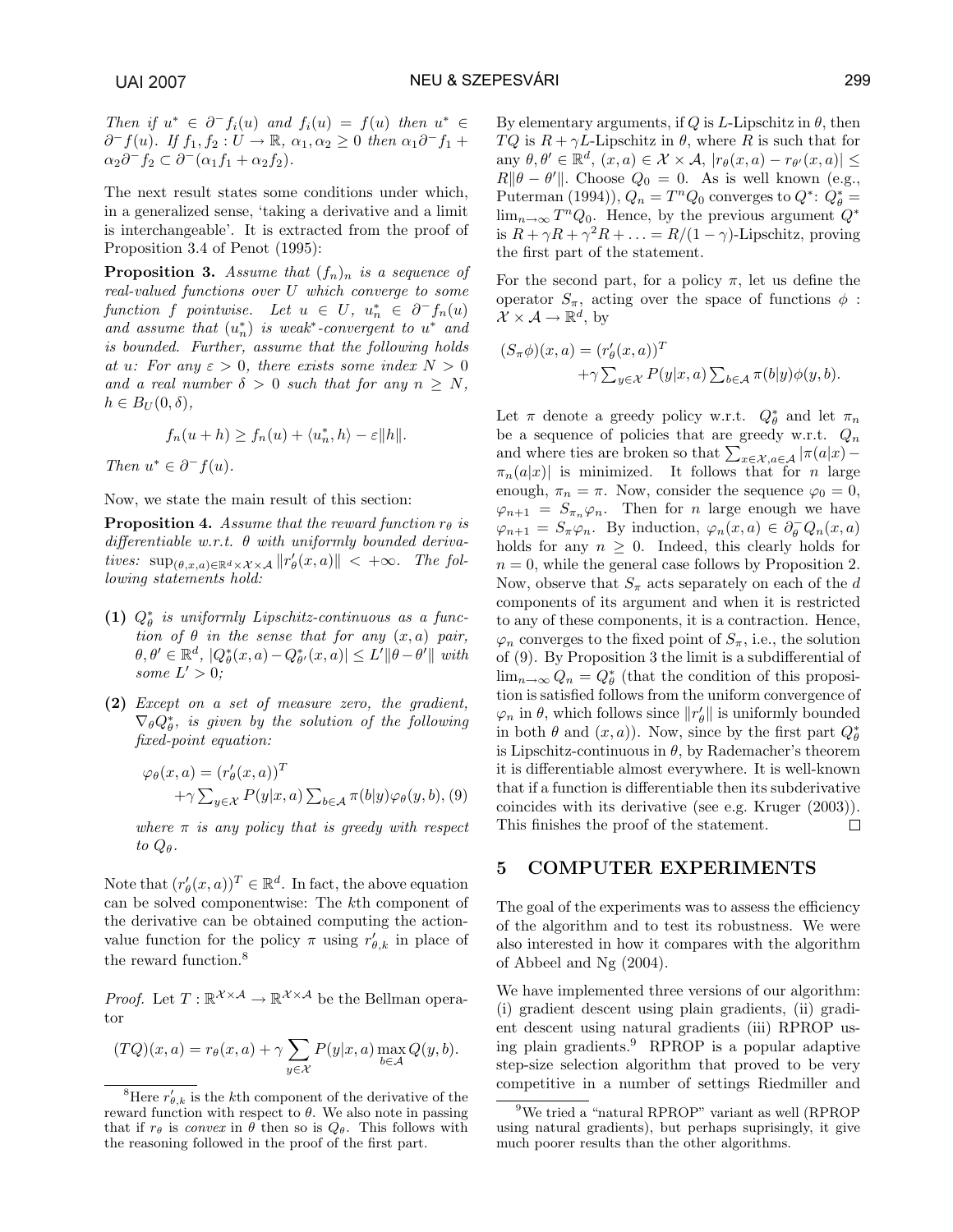Braun (1993). We have implemented the variant described in Igel and Hüsken  $(2000)$ . We also implemented the "max margin" and the "projection" algorithms described in Abbeel and Ng (2004) to be able to compare the different approaches. Results will be shown for "max margin". The projection algorithm is computationally more efficient, but we have found it less reliable and less data efficient.

We decided to use two test environments: The familiar grid world that has also been used by Abbeel and Ng (2004) and the sailing problem due Vanderbei (1996). The reward function was linear in the unknown parameters.

## 5.1 GRID WORLD

We have run the first series of experiments in grid worlds, where each state is a grid square and the four actions correspond to moves in the four compass directions with 70% success. We constructed the reward function as a linear combination of 5 features  $(\phi_i : \mathcal{X} \to \mathbb{R}, i = 1, \dots, 5)$ , where the features were essentially randomly constructed. The optimal parameter vector  $\theta_*$  consists of evenly distributed random values from  $[-1, 1]$ . In general we try to approximate the reward function with the use of the same set of features that has been used to construct it, but we also examine the situation of unprecisely known features. The size<sup>10</sup> of the grid worlds was set to  $10 \times 10$ . Value iteration was used for finding the optimal policy (or gradients) in all cases. Unless otherwise stated the data consists of 10 independent trajectories following the optimal policy, each having a length of 100 steps. The learning rate was hand-tuned (with a little effort) and the number of iterations is kept at 100 (usually, convergence happens much earlier). In all cases, the performance measure is the error function  $J_E$ , defined by (5) and we measure the performance of the optimal policy computed for the found reward function. For the "max margin" algorithm we show the performance of the overall best policy found during the first 100 iterations, thus optimistically biasing these measurements.

We examined the algorithms' behavior when  $(i)$  the number of the training samples was varied (Figure 1),  $(ii)$  the features were linearly transformed (Figure 2, Table 1, row 2), and when  $(iii)$  the features were perturbed (Table 1, row 3).

We see from Figure 1 that for small sample sizes plain gradient is doing the best, while eventually natural gradient becomes the winner. Note that the scale on the  $y$  axis is logarithmic, so the differences between



Figure 1: Performance as a function of the number of training samples. Each curve is an average of 10 runs using different samples, with 1/10 s.e. error bars.

these algorithms is not big. "Max margin" also catches up at the end, just like RPROP.

Figure 2 shows the effect of transforming the features linearly (the true reward function still remains in the span of the features). Clearly, "Max Marging" suffers badly, while the natural gradient algorithm and RPROP are little affected. Plain gradient descent is slowed down, but eventually converges to good solutions.

In practice, it is not realistic to assume that a subspace containing the reward function is known. To test how the algorithms behave without this assumption we perturbed the features by adding uniform  $[-\max(\phi_i)/2, \max(\phi_i)/2]$  random numbers to them. Results are shown in row 3 of Table 1. The results indicate the robustness of natural gradients and RPROP. Both plain gradients and "max margin" suffer large losses under these adverse conditions.

#### 5.2 SAILING

We also applied the algorithms to the problem of "sailing" proposed by Vanderbei (1996). In this problem the task is to navigate a boat from one point to another in the shortest possible time. Thus, this is a stochastic shortest path (SSP) problem. Formally, we have a grid of waypoints connected by legs, at each waypoint the sailor has to select one of these eight legs to move on to the next waypoint. The state space in this setting is constructed from the actual situation of the boat and the direction from where the wind is blowing at the specific moment. The eight actions of selecting the next waypoint have different costs depending on the direction of the wind: e.g. it costs more time to

<sup>10</sup>Preliminary experiments confirm that our conclusions would not change significantly for other sizes.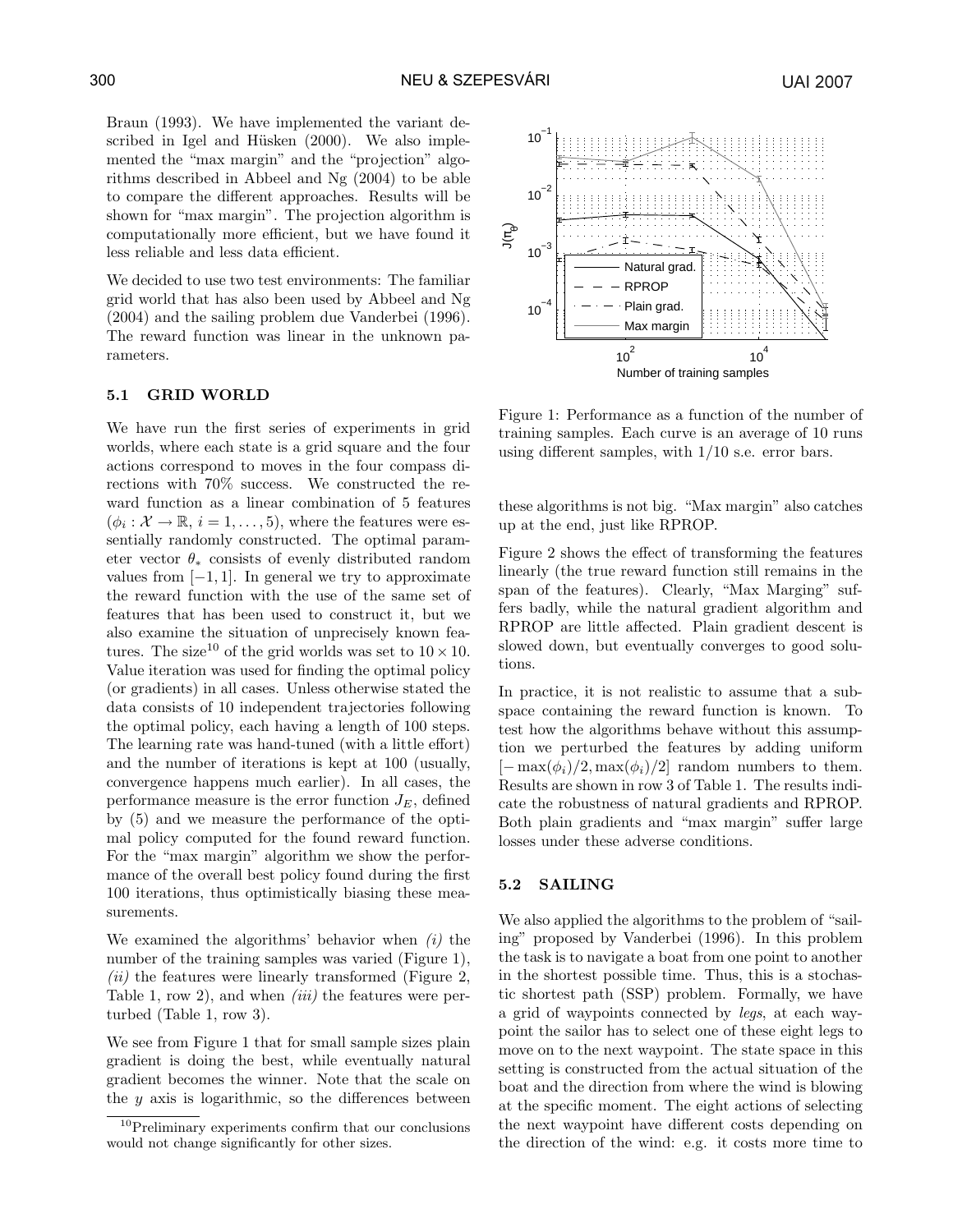|             | Natural gradients |           | <b>RPROP</b> |           | Plain gradients |           | Max margin |           |
|-------------|-------------------|-----------|--------------|-----------|-----------------|-----------|------------|-----------|
|             | Mean              | Deviation | Mean         | Deviation | Mean            | Deviation | Mean       | Deviation |
| Original    | 0.0051            | 0.0010    | 0.0130       | 0.0134    | 0.0011          | 0.0068    | 0.0473     | 0.1476    |
| Transformed |                   |           | 0.0110       | 0.0076    | 0.0256          | 0.0237    | 0.0702     | 0.0228    |
| Perturbed   | 0.0163            | 0.0165    | 0.0197       | 0.0179    | 0.1377          | 0.3428    | 0.2473     | 0.3007    |

Table 1: Means and deviations of errors. The row marked 'original' gives results for the original features, the row marked 'transformed' gives results when features are linearly transformed, the row marked 'perturbed' gives results when they are perturbed by some noise.



Figure 2: Performance with linearly transformed features. The features were transformed by a (nonsingular) square matrix with uniform  $[0, 1]$  random elements. Each curve is an average of 25 runs with different scalings of the features, the 1/10 s.e. error bars are also plotted.

sail 45 degrees against the wind than to sail 45 degrees in the wind direction etc.. We assume that the wind changes follow a Markov process. The reward function is given using a linear combination of the six features of  $(away, down, cross, up, into, delay),$  as defined in Vanderbei (1996) (all defined as a map  $\phi : \mathcal{X} \times \mathcal{A} \to \mathbb{R}$ ). The following weighting was used in the experiments:  $\theta_* = (-1, -2, -3, -4, -100000, -3)^T.$ 

Results as a function of the number of episodes is shown in Figure 3 for natural gradients and the "max margin" algorithm. In this case the number of iterations is set to 1000 and we again computed the optimal policy with the reward found by the algorithm. As a more tangible performance measure in this case, we show the number of states where the actions selected by the found policy differ from the ones selected by the policy followed by the expert. The results here are shown fro a small lake of size  $4 \times 4$ .<sup>11</sup> The conclusion is



Figure 3: Performance as a function of the number of training episodes. The fraction of states where the found policy differs from the actual optimal policy is plotted against the number of episodes observed., measured by the mean of  $5$  runs. The  $1/2$ -s.e. error bars are also plotted for both methods.

again that the gradient method outperforms the "max margin" algorithm by a significant amount.

# 6 RELATED WORK

Our main concern in this section is the algorithm of Abbeel and Ng (2004). This algorithm returns policies that come with the guarantee that their average total discounted reward computed from the expert's unknown reward function is in the  $\varepsilon$ -vicinity of the expert's performance. We claim that this guarantee will be met only when the scaling of the features in the method and the 'true' scaling match each other. Actually, this observation led us to the algorithms proposed here.

In order to explain why the algorithm of Abbeel and Ng (2004) is sensitive to scalings, we need some background on the algorithm. A crucial assumption in this algorithm is that the reward function is linearly parameterized, i.e.,  $r(x) = \theta_*^T \phi(x)$ , where  $\phi : \mathcal{X} \to \mathbb{R}^d$ 

 $11$ Our preliminary experiments show that the new algorithm performs reasonably for larger problems, too.